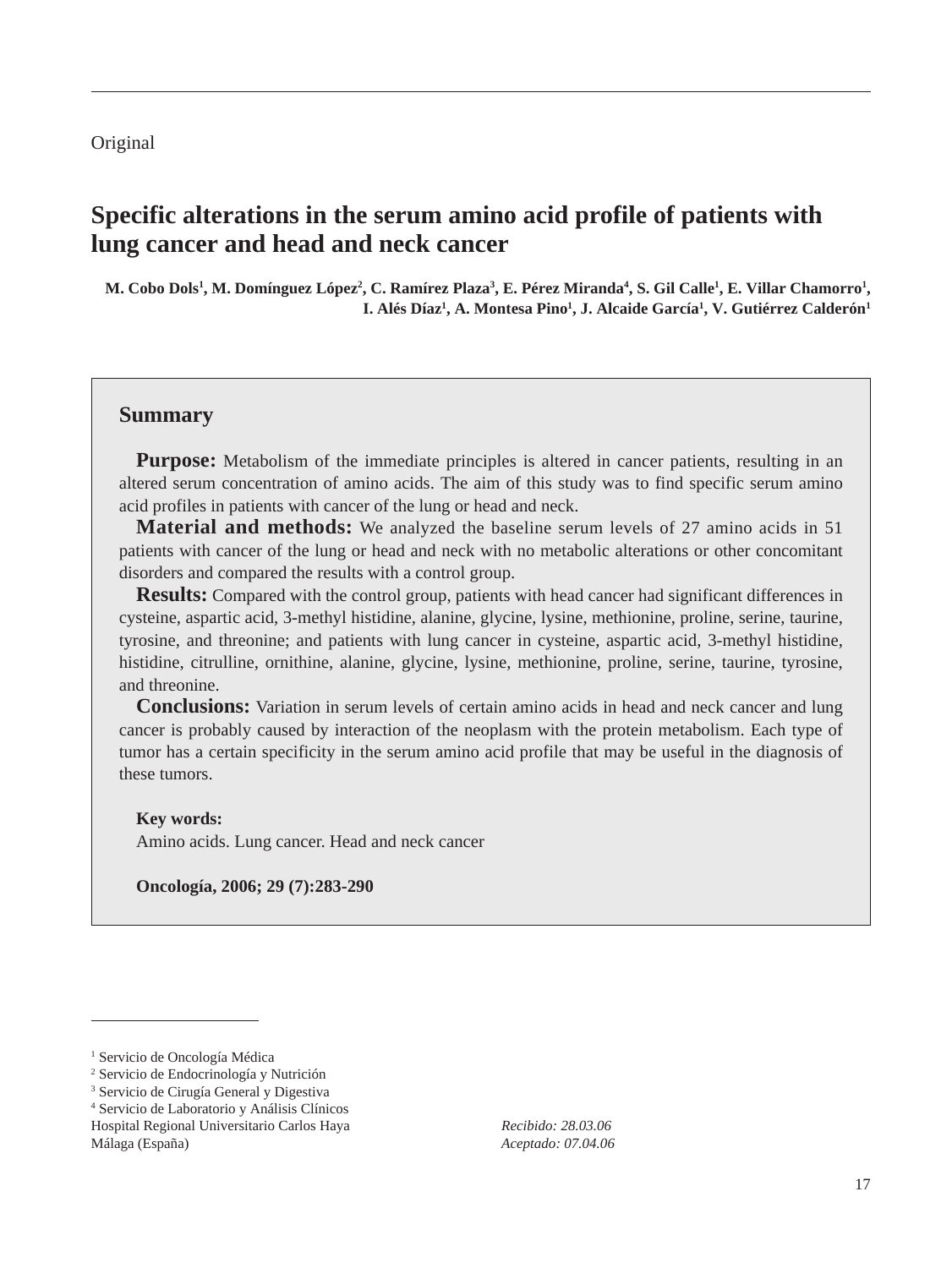### **Resumen**

**Objetivo:** El metabolismo de los principios inmediatos está alterado en el enfermo neoplásico, lo que se traduce en una concentración de aminoácidos séricos alterada. El objetivo del estudio es encontrar perfiles específicos de aminoácidos séricos en cáncer de pulmón y de cabeza y cuello.

**Material y métodos:** En 51 pacientes con carcinoma de pulmón y cabeza y cuello sin alteraciones metabólicas ni otras patologías concomitantes se analizan los niveles séricos basales de 27 aminoácidos diferentes y se comparan entre ellos y con un grupo control.

**Resultados:** Se encontraron diferencias estadísticamente significativas en pacientes con cáncer de cabeza respecto al grupo control en: cistina, ácido aspártico, 3-metil-histidina, alanina, glicina, lisina, metionina, prolina, serina, taurina, tirosina, treonina. Y en pacientes con cáncer de pulmón en: cistina, ácido aspártico, 3-metil-histidina, histidina, citrulina, ornitina, alanina, glicina, lisina, metionina, prolina, serina, taurina, tirosina, treonina.

**Conclusiones:** La variación en los niveles séricos de determinados aminoácidos en cáncer de cabeza y cuello y en cáncer de pulmón está motivado probablemente por la interacción de la neoplasia en el metabolismo proteico del huésped. En cada tipo de tumor hay una cierta especificidad en el perfil de aminoácidos séricos que puede tener utilidad en el diagnóstico de estos tumores

**Palabras clave**: Aminoácidos. Cáncer pulmón. Cáncer cabeza y cuello.

## **Introduction**

Amino acids are simple, monomeric subunits that provide the key to the structure of thousands of different proteins. They are composed of a carboxyl group and an amino group, bound to a carbon atom1 . The 20 amino acids in proteins are usually referred to as standard<sup>2</sup>. Besides the 20 standard amino acids that are common to all proteins, other amino acids have been detected that are only found in certain specific proteins. Five main groups of amino acids exist: the non-polar aliphatic R-groups, the aromatic, the polar with no charge, the negatively charged, and the positively charged<sup>3</sup>. Ion exchange chromatography is the most commonly used technique for the separation, identification and quantification of each of the amino acids present in a mixture<sup>4</sup>.

Certain metabolic and thermodynamic processes take place in the cancer patient that are advantageous compared with the normal cell, and with which metabolism of the immediate principles has special peculiarities, not only with carbohydrates<sup>5</sup> and fats<sup>6</sup>,

but also with proteins. Patients with cancer and cachexia have a reduced protein synthesis and altered glucose metabolism at the level of the skeletal muscle, which has been associated with a reduction in the uptake of leucine by the muscle<sup>7</sup>.

Alterations in the metabolism of amino acids and proteins in persons with neoplasms are usually the consequence of certain dysfunctions in the host metabolism, such as accelerated glyconeogenesis and increased protein synthesis by the liver<sup>8</sup>. As a result, changes in the serum profile of free amino acids are reflected in alterations in protein metabolism, as occurs in other diseases, such as diabetic ketoacidosis and protein or calorie malnutrition<sup>9</sup>. The degree of modification of the amino acid pattern in cancer patients depends on such variables as the specific type of tumor, the stage of the disease and its extension, as well as the possible association of protein-calorie malnutrition $10$ .

Tumors in different organs can differ greatly, not only in their capacity for proliferation and metastasis, but also in the influence on the host metabolic status $11$  and, consequently, in changes in the serum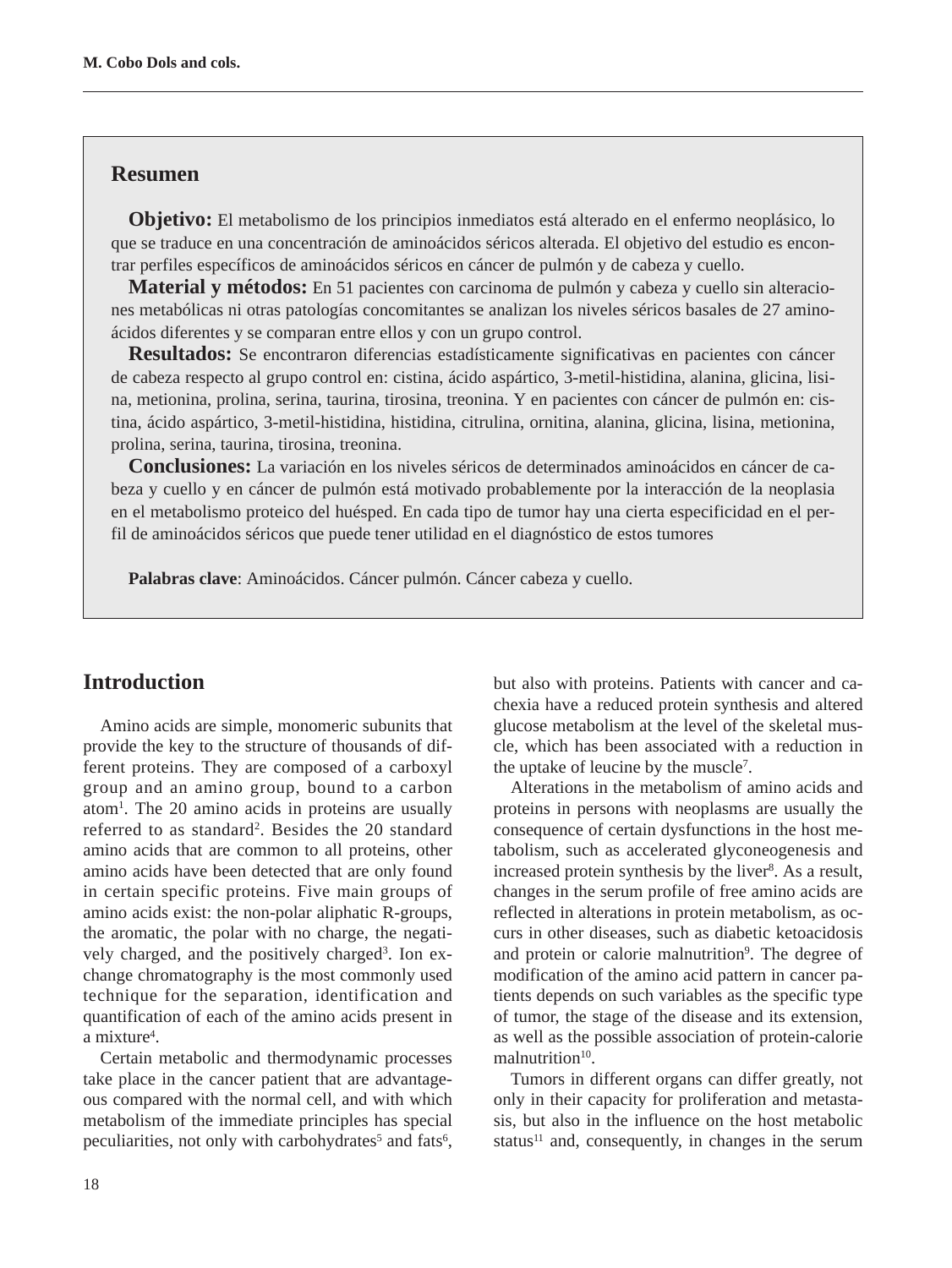amino acid profile in relation to the type of tumor. Increased levels have been detected for amino acids that have certain specificities in relation to the specific type of tumor, like sarcomas<sup>12</sup>, hepatomas<sup>13</sup>,  $\text{lung}^{14}$ , breast<sup>15</sup>, head and neck region<sup>16</sup>, gastrointestinal<sup>17</sup>, and bladder<sup>18</sup>. Other studies have shown that these amino acids return to their usual values after effective therapy, and in turn rise again when the disease relapses<sup>19, 20</sup>.

The aim of our study was to analyze the serum amino acids in patients with head and neck cancer and in patients with advanced lung cancer, not in the surgical period, with no nutritional alterations or other accompanying disorders, and to compare these levels with those of a healthy control group in order to try to detect specific patterns of amino acids in these two types of tumors.

## **Material and methods**

### **Patient selection**

This prospective study included 51 patients with head and neck cancer or lung cancer, not in the surgical period, treated by our Medical Oncology Service. The control group consisted of 26 healthy subjects without cancer or intercurrent diseases to determine the amino acid profile.

The inclusion criteria were: age 18-70 years; ECOG <2; weight loss less than 5%; advanced stage not in the surgical; no prior chemotherapy; no endocrinologic or metabolic disorders; no uncontrolled hypertension or infections; normal liver, heart and kidney function; and adequate bone marrow reserve. The inclusion criteria for the control group were: adults aged 18-70 years, good general state of health, normal nutritional and daily regimen, no intercurrent acute or chronic disease.

The nutritional index was assessed from clinical and laboratory data. Patients were only included if their weight loss was less than 5% between onset of the first symptoms of the neoplastic disease and the time of inclusion in the study. This was in order to minimize the effect of tumor cachexia on the host metabolism, and avoid its influence on the serum amino acid profile. The intercurrent diseases that were avoided were those we believed might interfere in the amino acid levels: acute stressful conditions for the organism, such as infections; diabetes mellitus; other endocrinologic or metabolic alterations; uncontrolled hypertension; liver, cardiac, or kidney disease; chronic infectious diseases, such as hepatitis B or C, or AIDS.

#### **Laboratory measurements**

The measurements consisted of the serum analysis of 27 different amino acids. The amino acids measured were: aspartic acid, taurine, threonine, serine, asparaginine, glutamic acid, glutamine, proline, glycine, alanine, citrulline, aminobutyric acid, valine, cysteine, methionine, isoleucine, leucine, tyrosine, phenylalanine, tryptophan, ornithine, lysine, histidine, arginine, hydroxyproline, 3-methyl histidine, 1 methyl histidine. Measurements were made with a Beckman System 6300/7300 Amino Acid Analyzer (Pickering Laboratories) according to the manufacturer's instructions and protocols. Samples for analysis were prepared from 1 ml of blood collected into tubes containing heparin. An aliquot (20  $\mu$ L) of whole blood was transferred to a 400  $\mu$ L centrifuge tube and 200  $\mu$ L of a buffer solution (pH 2.2 containing a mixture of hydrochloric acid and citric acid), mixed thoroughly, frozen and stored at –20ºC for batched analysis to minimize methodological variation in measurement. Subsequently, the samples were thawed and centrifuged at 13,000 rpm for 10 min. To de-proteinase the sample, 200 µL of the supernatant was taken with a micropipette, transferred to a 400 (L centrifuge tube to which 20 µL of sulphosalicylic acid was added and centrifuged at 13,000 rpm for 5 min. The supernatant (5 µL) was mixed with 50% Li-A (Lithium citrate high performance amino acid analysis buffer) and passed through a 2 µL filter.

#### **Statistical analyses**

For the descriptive study, the normality of the distribution of the amino acids and the other parameters in blood and urine in each one of the cycles was verified with the Kolgomorov-Smirnoff test. The description was made with the mean  $\pm$  standard deviation for the parameters that followed a normal distribution, and the median and 25 and 75 percentiles for the variables that did not follow a normal distribution. The Kruskall-Wallis test was used to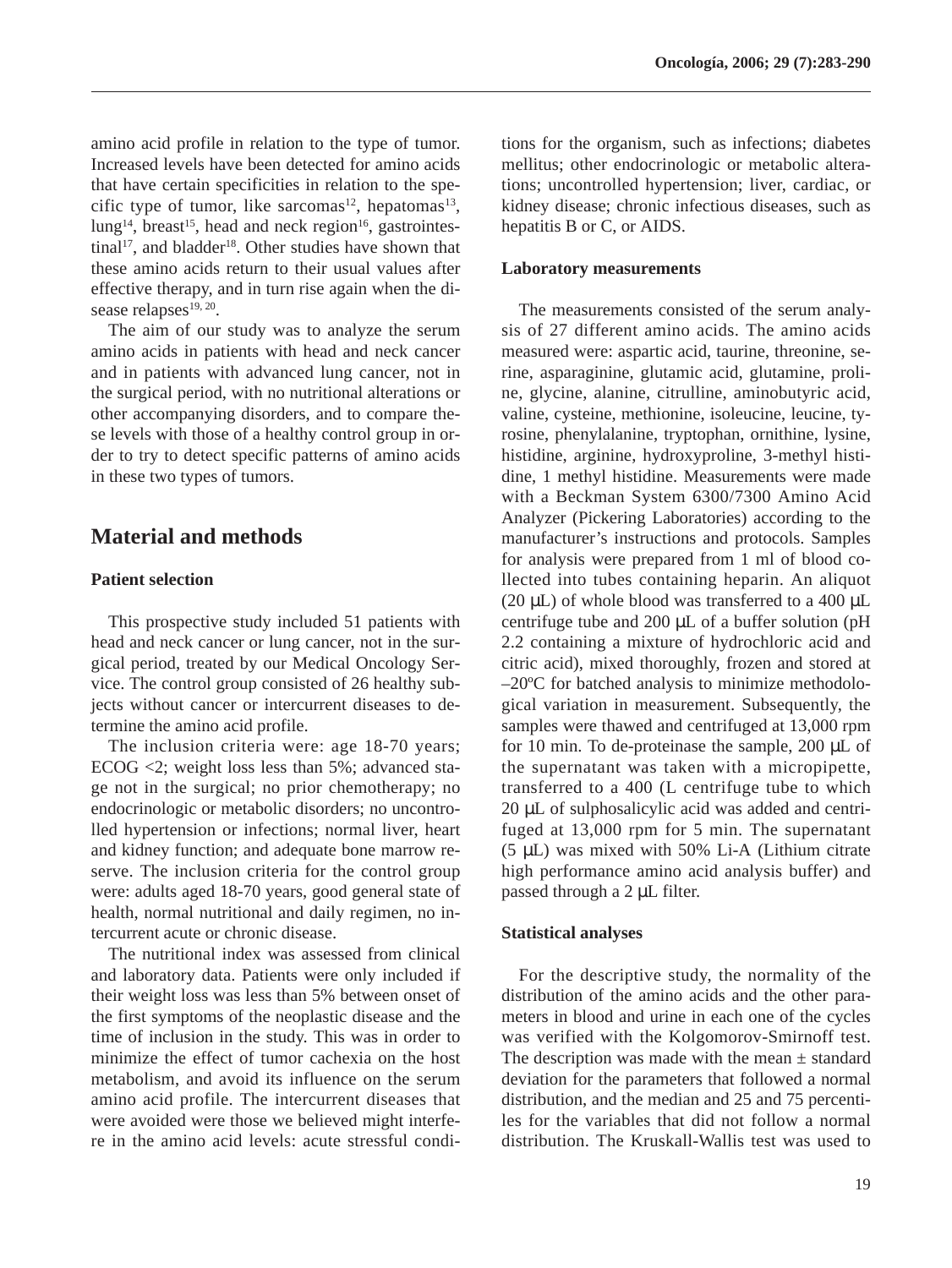compare the baseline levels of each of the amino acids collected in blood and urine from the cancer patients with those of the healthy controls (polychotomised independent variable and quantitative dependent variable, with independent samples).

## **Results**

The median age of the patients was 58 (range, 23- 70), with 48 men (88%) and six women (12%). The median age of the controls, all of whom were men, was 53 years (range, 40-66). Regarding tumor location, 27 patients (50%) had epidermoid head and neck carcinoma and 24 (44.4%) had lung cancer, 17 (70%) with small cell lung cancer and seven (30%) with non-small cell lung cancer. Of the patients with head and neck tumors, all were locally advanced,

non resectable, stage IV tumors, of which just seven (25%) had received no prior treatment, with the others (75%) having been treated with surgery or radiotherapy, or both. Among the lung cancer patients, all the small cell lung cancer patients had chest limited disease whereas of the patients with non-small cell lung cancer, two were stage IV (one with intrapulmonary and the other with supraclavicular metastasis) and five patients were stage IIIb (three after progression with radiotherapy).

Concerning the comparative analysis of the serum amino acid levels in lung cancer patients, head and neck cancer patients, and the control group, the concentration of amino acids in blood was determined in µM/L (Table I). Analysis of the baseline serum amino acid levels in each of the tumors and in the control group showed no significant differences between the different types of tumor for any of the

#### TABLE I

| Baseline serum levels of amino acids (mean $\pm$ standard deviation, except for the first six which did not follow |
|--------------------------------------------------------------------------------------------------------------------|
| a normal distribution, with the median and 25-75 percentiles) in patients with head and neck cancer (Group 1),     |
| lung cancer (Group 2) and healthy subjects (Group 3), and intergroup comparisons                                   |

| Amino acid         | Head and neck cancer<br>(Group 1) | Lung cancer<br>(Group 2) | Healthy subjects<br>(Group 3) | Group $l$ vs.<br>Group 3 | Group 2 vs.<br>Group 3 |
|--------------------|-----------------------------------|--------------------------|-------------------------------|--------------------------|------------------------|
|                    |                                   |                          |                               |                          |                        |
| 3-methyl histidine | $53(14-95)$                       | $1(1-1)$                 | $1(1-1)$                      | 0.0001                   | 0.0001                 |
| Aminobutyrate      | $2(2-17)$                         | $14(2-20)$               | $6(2-21)$                     | <b>NS</b>                | <b>NS</b>              |
| Aspartic acid      | $7(3-12)$                         | $2(1-4)$                 | $1(1-4)$                      | 0.0001                   | 0.0001                 |
| Hydroxyproline     | $1(1-1)$                          | $1(1-1)$                 | $1(1-1)$                      | <b>NS</b>                | <b>NS</b>              |
| Cysteine           | $20(12-30)$                       | $37(27-43)$              | $37(24-40)$                   | 0.018                    | 0.03                   |
| Alanine            | $222.7 \pm 81$                    | $311.9 \pm 93.8$         | $343 \pm 109$                 | 0.004                    | 0.0001                 |
| Arginine           | $75.2 \pm 36.1$                   | $83.7 \pm 40.9$          | $81.8 \pm 39.7$               | <b>NS</b>                | <b>NS</b>              |
| Asparagine         | $33.4 \pm 20.8$                   | $38.1 \pm 21.3$          | $38.9 \pm 22.2$               | <b>NS</b>                | <b>NS</b>              |
| Citrulline         | $14.5 \pm 7.4$                    | $24.2 \pm 11.2$          | $28.12 \pm 17.2$              | <b>NS</b>                | 0.03                   |
| Phenylalanine      | $56.5 \pm 23.2$                   | $66.4 + 22.7$            | $66.4 + 17$                   | <b>NS</b>                | <b>NS</b>              |
| Glycine            | $161 \pm 60.8$                    | $243 \pm 101.9$          | $239 \pm 71.2$                | 0.001                    | 0.003                  |
| Glutamine          | $679.6 \pm 124.6$                 | $692.88 \pm 177.9$       | $733.5 \pm 139.2$             | <b>NS</b>                | <b>NS</b>              |
| Histidine          | $150.2 \pm 70.8$                  | $99.3 + 53.6$            | $76.4 + 42.8$                 | <b>NS</b>                | 0.004                  |
| <b>Isoleucine</b>  | $54.6 + 28.1$                     | $62.5 \pm 20.9$          | $69.3 + 17.8$                 | <b>NS</b>                | <b>NS</b>              |
| Leucine            | $116.1 \pm 54.6$                  | $129.9 \pm 50.1$         | $132.7 \pm 35$                | <b>NS</b>                | <b>NS</b>              |
| Lysine             | $279.5 \pm 96$                    | $174.6 \pm 127.8$        | $169.4 \pm 66.8$              | 0.003                    | 0.002                  |
| Methionine         | $16.1 \pm 1.5$                    | $27.3 \pm 15.7$          | $30.3 \pm 15.03$              | 0.02                     | 0.002                  |
| Glutamic acid      | $50.4 \pm 33.1$                   | $65.3 \pm 33.3$          | $67.3 \pm 28.7$               | <b>NS</b>                | <b>NS</b>              |
| Ornithine          | $141.2 \pm 64.1$                  | $107 \pm 61.9$           | $99 \pm 51$                   | <b>NS</b>                | 0.04                   |
| Proline            | $115.1 \pm 44.2$                  | $189.6 \pm 57.1$         | $240.3 \pm 121$               | 0.005                    | 0.0001                 |
| Serine             | $76.6 \pm 37.6$                   | $111 \pm 66$             | $108.3 \pm 26$                | 0.03                     | 0.04                   |
| Taurine            | $31.4 \pm 19.2$                   | $57.2 \pm 29.6$          | $59.5 \pm 40$                 | 0.02                     | 0.01                   |
| Tyrosine           | $54.2 \pm 23.7$                   | $70.5 \pm 28.6$          | $74.7 \pm 18.1$               | 0.04                     | 0.01                   |
| Threonine          | $96.4 \pm 40.9$                   | $127 + 42.4$             | $126 \pm 40.6$                | 0.031                    | 0.038                  |
| Tryptophan         | $59.6 \pm 26.5$                   | $52.2 \pm 22$            | $59.4 \pm 18.7$               | <b>NS</b>                | <b>NS</b>              |
| Valine             | $189.2 \pm 79.9$                  | $226.5 \pm 83.3$         | $234.9 \pm 72.8$              | <b>NS</b>                | <b>NS</b>              |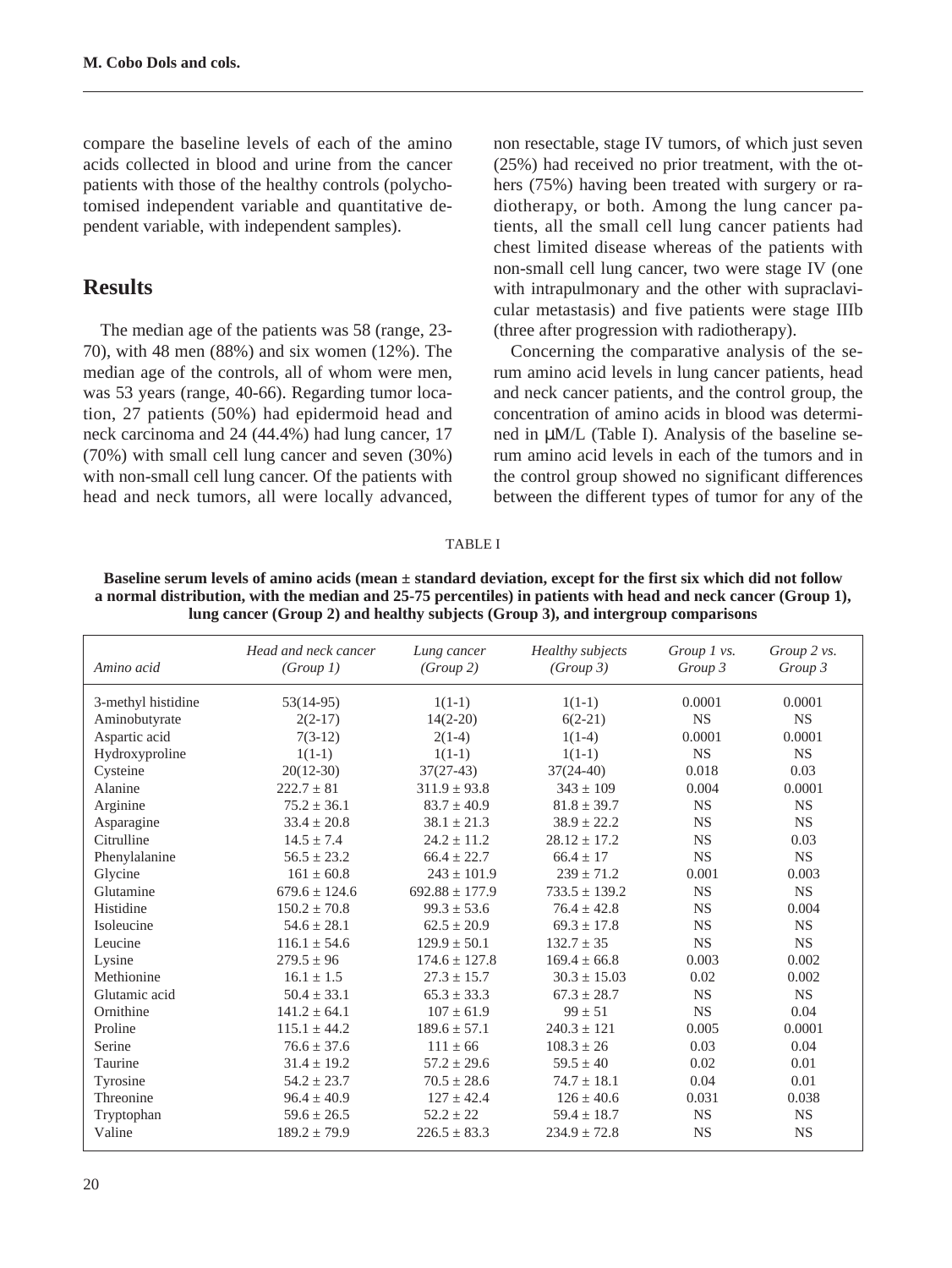amino acids. However, comparison of the amino acids between the cancer patients and the healthy subjects showed differences in an important number of specific amino acids. In general, the mean serum concentration of the amino acids was higher in all the types of tumors studied in comparison with the normal population, except for six amino acids: 3 methyl histidine, aspartic acid, histidine, lysine, ornithine and aminobutyric acid.

Significant differences were seen in patients with head and neck cancer as compared with the control group in the following amino acids: cystine, aspartic acid, 3-methyl histidine, alanine, glycine, lysine, methionine, proline, serine, taurine, tyrosine, and treonine. Significant differences were seen in the patients with lung cancer, as compared with the control group, in cystine, aspartic acid, 3-methyl histidine, histidine, citrulline, ornithine, alanine, glycine, lysine, methionine, proline, serine, taurine, tyrosine, and treonine (Table I).

### **Discussion**

After it was learnt that the presence of a tumor resulted in increased protein metabolism. $21$  studies were undertaken on variations in serum levels of amino acids as possible indicators of the influence of the tumor on the host proteins, as well as which amino acids preferably require a neoplasm for protein synthesis $22$ . In our study, we found that in patients with one of the two types of tumors studied (lung cancer and head and neck cancer), the baseline serum levels of a series of amino acids were significantly different when compared with a healthy control group. Thus, the presence of a tumor that "parasitizes" the organism may have a decisive influence on its general metabolism, and more specifically on its protein metabolism, which would affect the serum concentration of amino acids, which usually constitute about 0.5% of the whole pool of amino acids in a person weighting 70  $kg<sup>23</sup>$ . Free amino acids serve as a substrate for protein synthesis, glyconeogenesis, ureagenesis and other catabolic processes. Accordingly, it is logical to suppose, as has been demonstrated, that in both cancer and other diseases involving an imbalance in this metabolic order, alterations take place in serum levels of amino acids<sup>7</sup>.

It should be recalled that tumors in different organs vary not only in their capacity for proliferation and dissemination, but also in their influence on host metabolism<sup>11</sup> and, possibly, in the specific amino acid profile with relation to the histopathologic lineage of the neoplasm. The interdependence of their relationship was confirmed on verifying that they are normalized when tumor therapy is effective, and return to high levels if the neoplastic process recurs19.

In cancer, the serum concentration of amino acids is conditioned by imbalances in protein metabolism induced both by host-tumor interaction and by the metabolic requirements of the tumor for specific amino acids. Moreover, changes in the serum amino acid profile have been used to attempt to configure diagnostic and prognostic patterns for each type of tumor, as has been done for other diseases<sup>9</sup>. Nevertheless, although changes in the amino acid profile occur, changes which have a certain specificity in cancers, we should consider the multiple factors that influence their concentration and the reduced homogeneity of the tumors studied in most reports, assuming that a specific change in the serum amino acid concentration can be attributed to the tumor<sup>24</sup>. Modifications in the amino acid pattern depend on such variables as the specific type of tumor, the stage of the disease and its extension, and its association or otherwise with protein and calorie malnutrition. This all suggests that further studies are required, with neoplasms in early stages, or more advanced stages of extraintestinal tumors, with a longitudinal design, to define more precisely the deficit or excess of amino acids in cancer.

In our study, we attempted to define the influence of head and neck tumors and lung tumors on the protein metabolism of the patients involved. In order to avoid the bias mentioned above, we attempted to homogenize the selection criteria for our sample as much as possible. As all the patients had an adequate nutritional status and a normal lifestyle, neither a sedentary lifestyle, nor changes in nutritional habits influenced the results. Although not all the patients were in the early disease stages, none had suffered a weight loss greater than 5% since the onset of symptoms. Moreover, none had infectious, endocrinologic, kidney, or liver disorders, situations which cause the serum concentration of amino acids to vary. The other influencing factors, such as tumor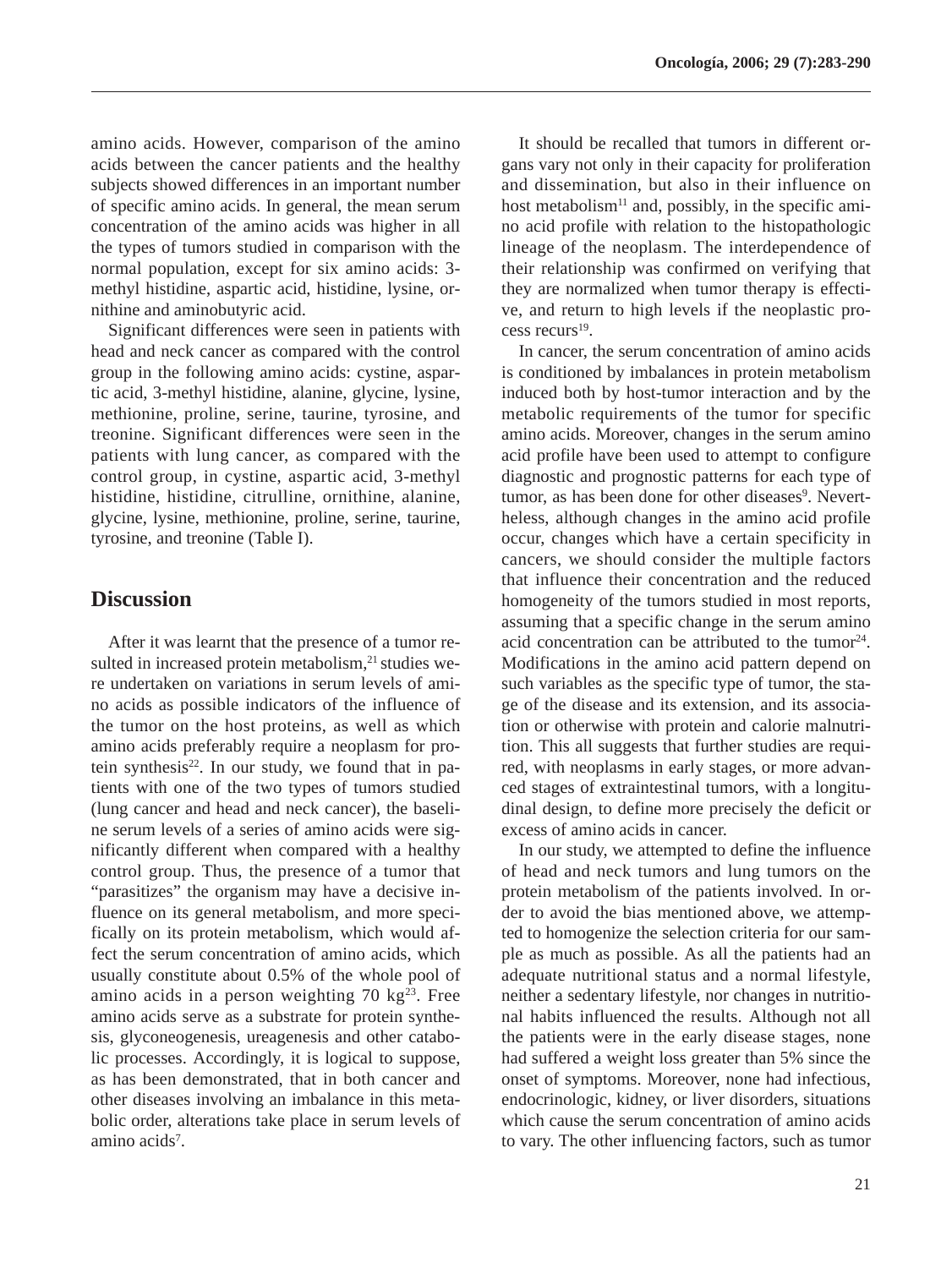load, we tried to homogenize, choosing patients with a low tumor load in similar stages, locally advanced and with no disseminated metastases. The age of the patients was also similar, as they were all over 40 years of age, whatever their type of tumor. The control group was composed of healthy persons, with no acute or chronic disease, and with the same nutritional and lifestyle habits as the cancer patients. Their age distribution was similar, and all were men, as only six of the 51 cancer patients were women.

Comparison of the patients with the controls showed changes in the following amino acids in both types of tumor: cystine, aspartic acid, 3-methyl histidine, alanine, glycine, methionine, proline, serine, taurine, tyrosine, treonine. Citrulline, histidine, lysine and ornithine were also significantly changed in lung cancer patients.

Patients with a nutritional deficit or in a state of cachexia have a generalized reduction in most amino acids, especially the precursors of neoglycogenesis, due to the increased use of these to obtain energy<sup>8</sup>. However, the cancer patients in our series, with no weight loss or nutritional deficit, had an increased amino acid profile compared with the controls, except for aspartic acid, 3-methyl histidine, lysine, histidine and ornithine, the concentrations of which were reduced in lung cancer patients, and aspartic acid and 3-methyl histidine in head and neck cancer patients.

Some studies have analyzed changes in certain amino acids in each type of tumor, in order to determine the influence of a particular tumor on the general metabolism of the patient, and occasionally to use as a diagnostic and therapeutic parameter $12-18$ . Most of these studies, however, have included a low number of patients, with notable variations in their weight, clinical situation, tumor stage, and so on, all of which affect their reliability.

Two studies of patients with head and neck cancers failed to detect significantly high levels of any amino acid<sup>19, 25</sup>, whereas they did detect a reduction in the levels of treonine or glycine. This latter is a neoglycogenic amino acid, which in our series was high in comparison with the controls. Fewer amino acids were studied in these two works than in our series, with few patients and with a very reduced energy intake due to tumor invasion and difficulty swallowing. A greater number of studies have been done in lung cancer patients, but the same problems are still found regarding variability of essential factors when interpreting the results. In fact, little homogeneity exists between the studies in their results, and there are even discrepancies.

Cascino<sup>15</sup> reported a reduction in glycogenic amino acids in lung cancer patients with an acceptable nutritional status and an increase in tryptophan and glutamic acid compared with controls, suggesting that in this type of tumor there exists a certain situation of hypercatabolism preceding the cachexia. We failed to detect any of these changes in our series. The results of this study are coherent, since, although no patient was in an advanced state of cachexia, neither the degree of tumor extension nor individual weight loss were recorded. What does seem clear is that a limit is reached during the course of cancer at which host metabolic disturbances are so intense (regarding total body protein exchange) that they cause a reduction in nitrogen balance, which is the starting point for impoverishment, though no objective nutritional deficit is detected till some time later.

Increases are detected in a series of serum amino acids in microcytic lung cancer. These increases have been attributed to specific features of this type of tumor, independently of the nutritional status of the subject<sup>14</sup>. This study has similarities to our series regarding increases in blood of an important number of amino acids, although there are specific differences between the different amino acids that experience an increase, probably due to bias and differences in patients selection.

A study undertaken in murine models with lung cancer implants found increases in almost the same amino acids as those that were increased in our study; only glycine and taurine were unchanged in rats<sup>26</sup>, whereas they were increased in our study. In both studies, murine and human, the constants were strictly controlled to avoid any skew. Even though we were unable to ensure that all the constants were homogenous, the results are similar to those of the murine study. This latter study evaluated the interference in the host protein metabolism of a recently implanted tumor, with no other concurrent modifying factors.

Another important finding is that the histopathologic types of the tumors studied, lung and head and neck, underwent similar changes in their amino acid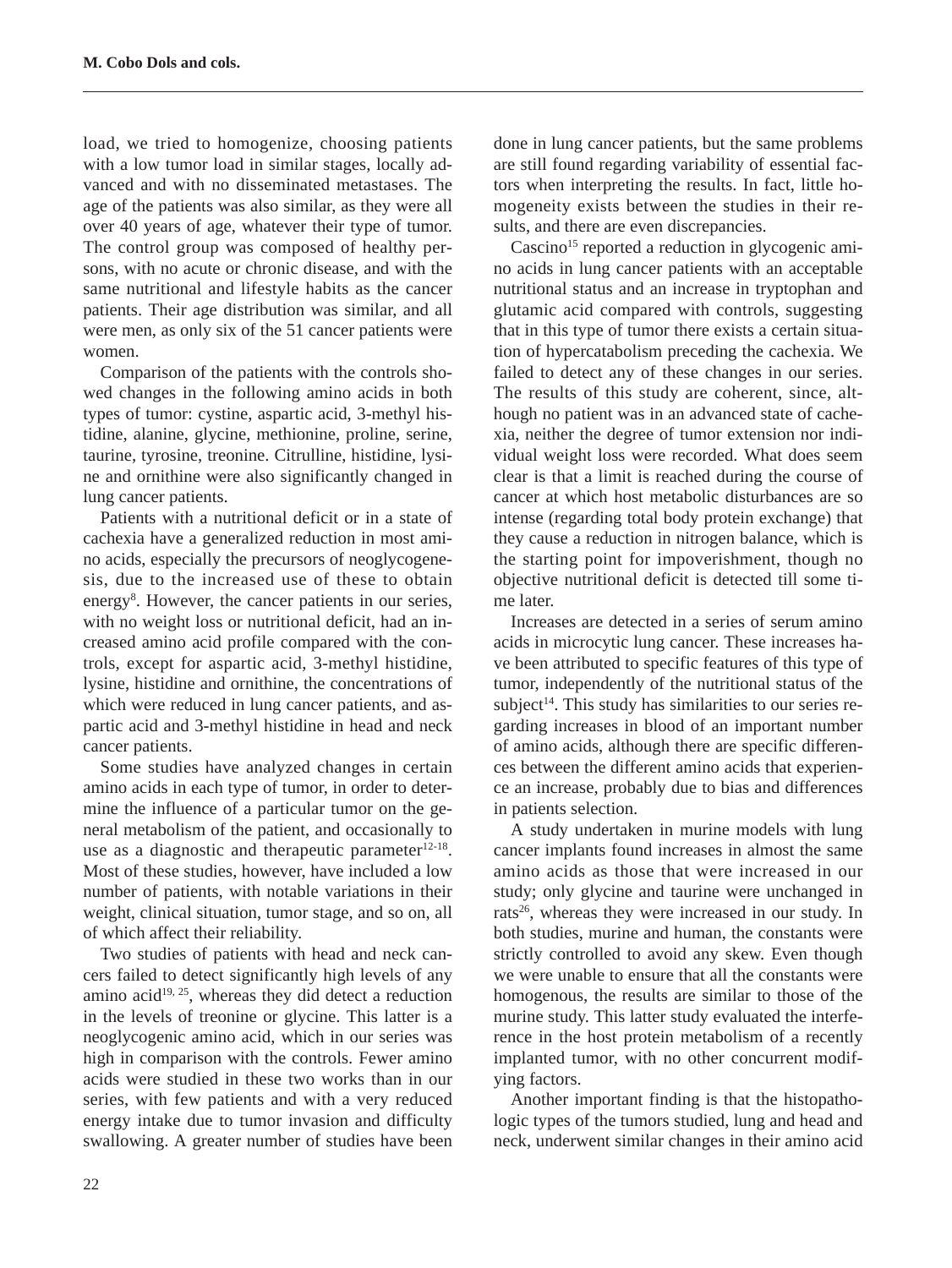profiles, such that, with the exception of citrulline, the other eight amino acids that were significantly raised in the lung cancer patients were also raised in the head and neck cancer patients. The only difference was that three of the five amino acids whose levels were lower in the lung cancer patients (ornithine, lysine, and histidine) were normal in the head and neck cancer patients, though comparison between the two groups of cancer patients studied showed no significant differences for any of the amino acids analyzed. We are unaware of the reasons why these and not other amino acids suffer changes in these tumors, and in determinate stages. In our series we were able to establish that, in the absence of changes in nutritional status, the serum levels of various amino acids tended to increase during certain stages of these two types of tumor. Verification of similar changes in both groups could indicate that either both types of neoplasm have a very similar effect on metabolism, or that in the cancer patient the interferences in protein metabolism are correlated more with the evolutionary stage of the tumor rather than its histological lineage. A more extensive, precise and specific evolutionary analysis might provide information about the changes in the amino acids during the different stages and their possible association with the clinical and nutritional status of the patient. This would then enable predictive clinical models to be established based on temporal variations in the profile of serum amino acids.

> Correspondence: M. Cobo-Dols, MD Sección de Oncología Médica Pabellón A, 3º planta Derecha Secretaría de Oncología Médica Hospital Regional Universitario Carlos Haya Avda. Carlos Haya E-29010 Málaga manuelcobodols@yahoo.es (alternative): mangel.cobo.sspa@juntadeandalucia.es

## **References**

- 1. Jope EM. The emergence of man: information from protein systems. Philosophical Transactions of the Royal Society of London-Series B: Biological Sciences 1981; 292:121-131.
- 2. Scriver CR, Lamm P, Clow CL. Plasma amino acids: screening, quantitation, and interpretation. Am J Clin Nutr 1971; 24:876-890.
- 3. Frommel C. The apolar surface area of amino acids and its empirical correlation with hydrophobic free energy. J Theor Biol 1984; 111:247-260.
- 4. Lochmuller CH, Souter RW. Chromatographic resolution of enantiomers selective review. J Chromatog 1975; 113:283-302.
- 5. Fleschmann W. The metabolism of damaged cells and tissues. Cold Spring Harbor Symposia on Cuantitative Biology 1939; 7:290-300.
- 6. Lanza-Jacoby S, Lansey S, Miller EE, Clearly MP. Sequential changes in the activities of lipoptotein lipase and lipogenic enzymes during tumor growth in rats. Cancer Res 1984; 44:5062-5067.
- 7. Lundholm K, Bylund AC, Schersten T. Skeletal muscle metabolism in patients with malignant tumor. Eur J Cancer 1976; 12:465-473.
- 8. Jeevanandam M, Lowry SF, Horowitz GD, Brennan MF. Cancer cachexia and protein metabolism. Lancet 1984; 2:1423-1426.
- 9. Felig P, Marliss E, Ohman JL, Cahill GF. Amino acid metabolism during prolonged starvation. J Clin Invest 1969; 48:584-594.
- 10. Holt LE, Snyderman SE, Norton PM, Roiman E, Finch J. The plasma aminogram in kwashiorkor. Lancet 1963; 2:1343-1348.
- 11. Kern KA, Norton JA. Cancer cachexia. JPEN 1988; 12:286-298.
- 12. Masiar PJ, Medekova E. The role of serine and glutamine in the metabolism of malignant bone tumors and their significance in the diagnosis and prognosis of bone tumors. Neoplasm; 35:197-206.
- 13. Watanabe A, Higashi T, Sakata T, Nagashima H. Serum amino acid levels in patients with hepatocelular carcinoma. Cancer 1984; 54:1875-1882.
- 14. Russell DM, Shike M, Anderson GH. Amino acid metabolism in small cell lung cancer. J Parenter Enteral Nutr 1981; 6:592.
- 15. Cascino A, Muscaritoli M, Cangiano C, et al. Plasma aminoacid imbalance in patients with lung and breast cancer. Anticancer Res 1995; 15:507-510.
- 16. Ching N, grossi C, Jham C. Plasma amino acid deficits and the effect of nutritional support in chemotherapy treatment. Surgery 1984; 95:730-737.
- 17. Tayek JA, Sutter L, Manglik S, Lillington LB, Grosvenor M, Chlebowski RT. Altered metabolism and mortality in patients with colon cancer receiving chemotherapy. Am J Med Sci 1995; 310:48-55.